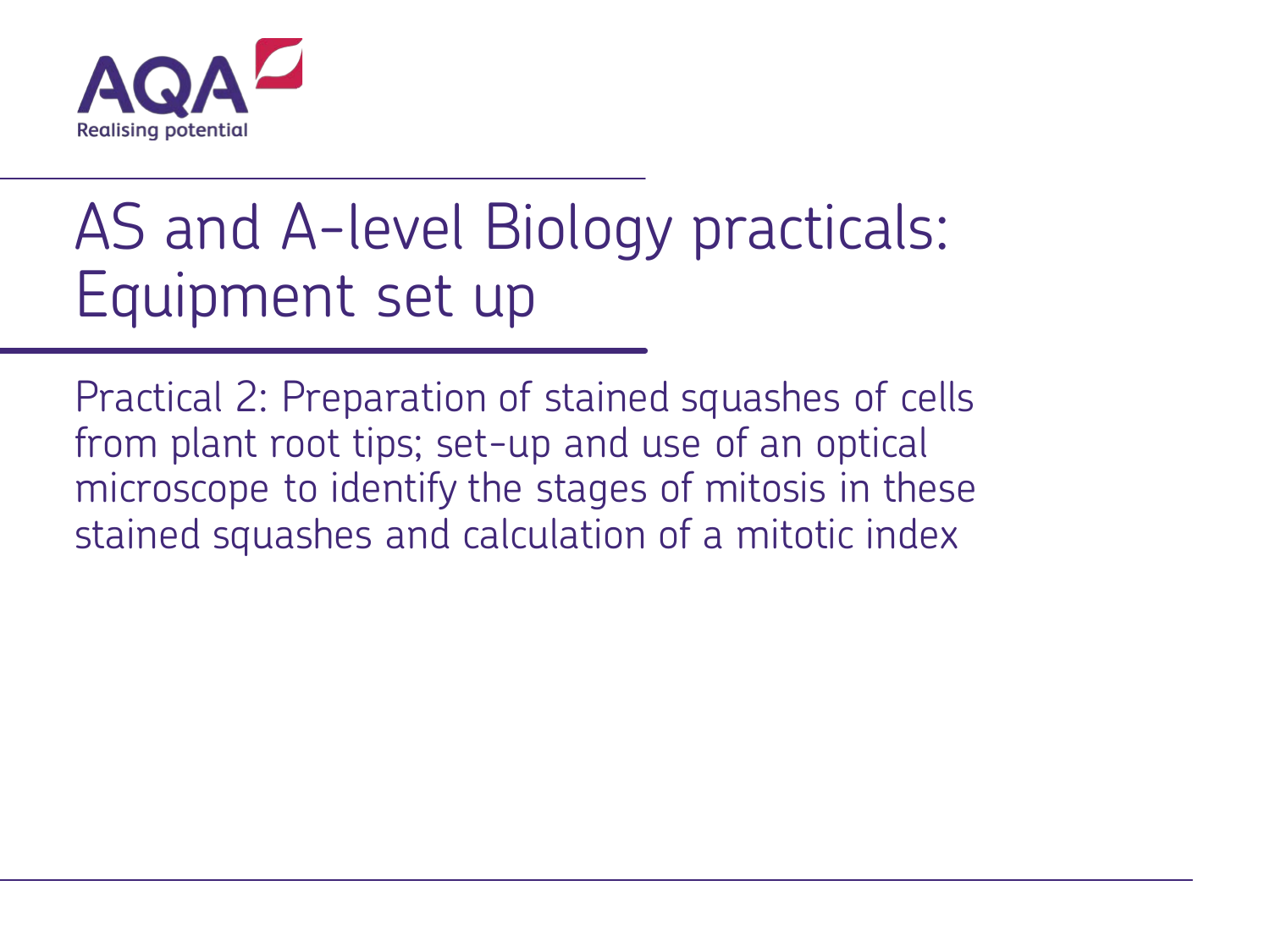## Root tips in acid





Copyright © AQA and its licensors. All rights reserved.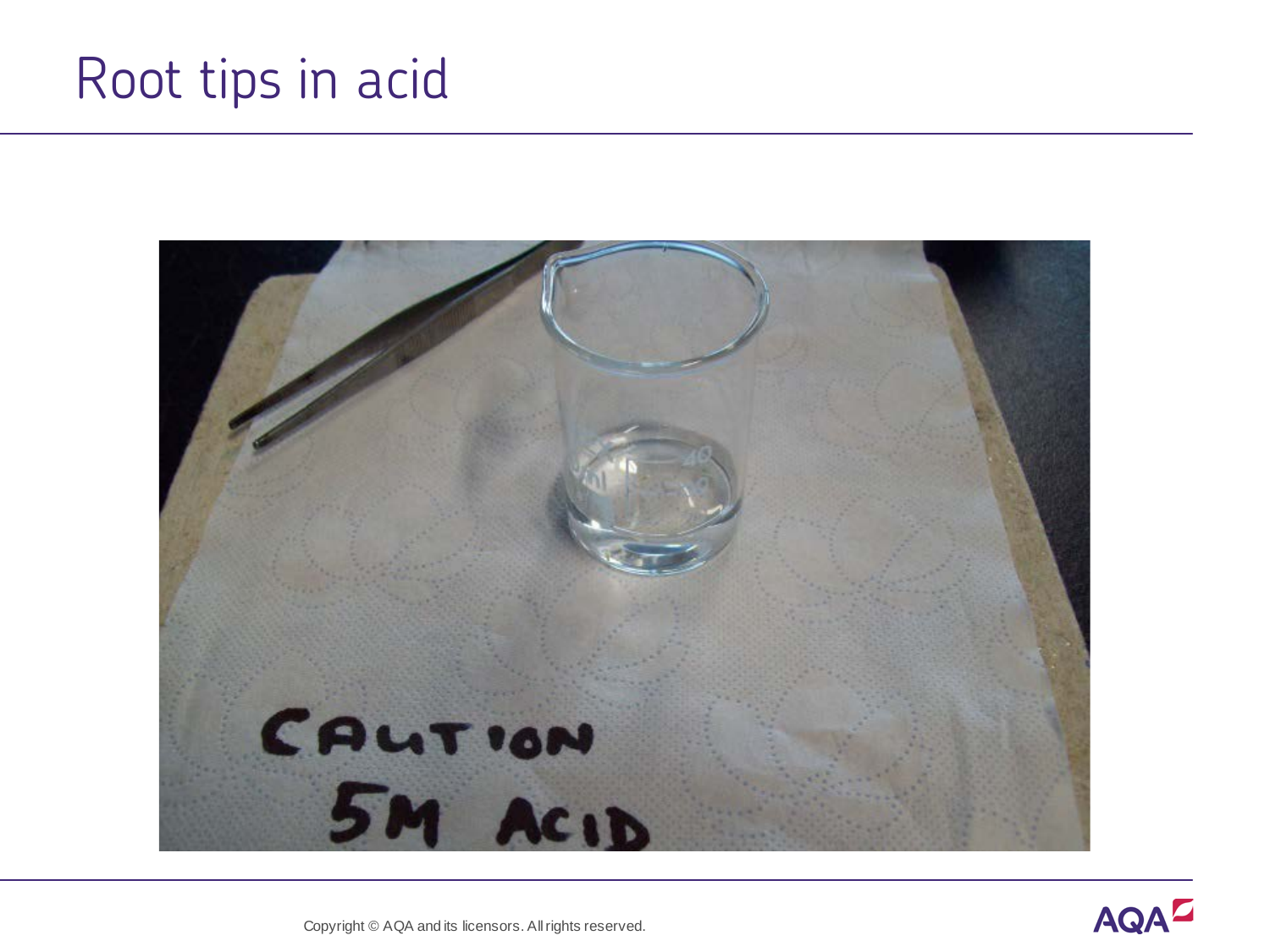- To make the slide place a small piece of root tip in 5M acid.
- Work on a bench mat with paper towel to minimise and spillage.
- Caution 5M acid is corrosive and must be handled with care. Use gloves and forceps to handle the root.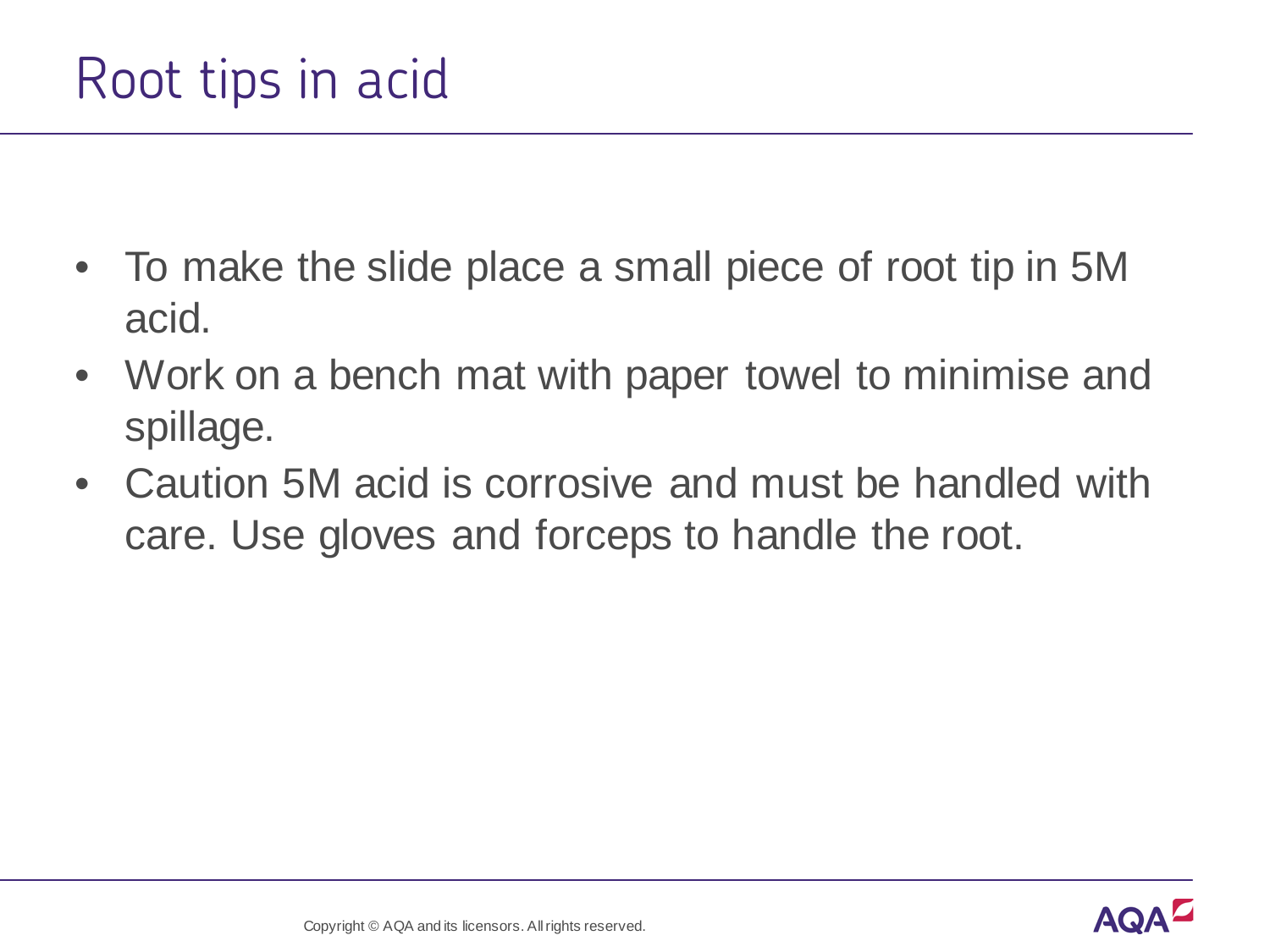## Preparing the slide





Copyright © AQA and its licensors. All rights reserved.